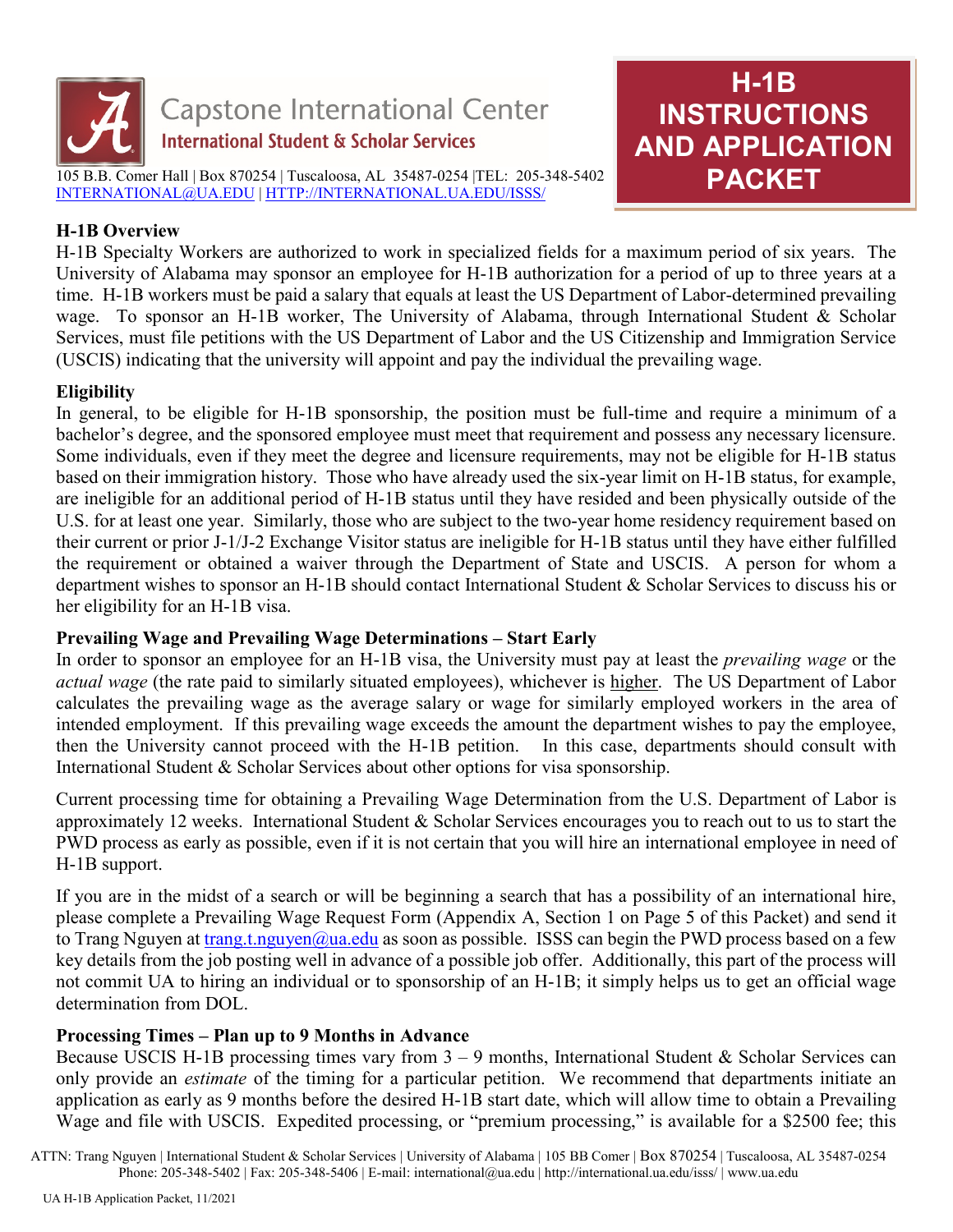guarantees a decision by USCIS within 15 days. However, the "premium processing" expedited service with USCIS does not affect the amount of time it will take to get a Prevailing Wage Determination from the U.S. Department of Labor. PWDs take approximately 12 weeks. International Student & Scholar Services requires at least three months to obtain a PWD and then 2 weeks to prepare and submit an H-1B petition.

**Required Fees.**Departments are required to pay certain required USCIS processing fee(s) for their employee's H-1B petition. The basic fee is the \$460 I-129 application fee. In addition, departments must pay a \$500 antifraud fee for initial H-1B petitions and for cases in which UA is filing a change of employer petition ("portability") for someone who already holds H-1B status with another employer. Extension petitions do not require the antifraud fee. The employee *may not* pay these fees.

**Optional Fees.**In certain circumstances when Premium Processing is the only option for a timely approval, the department will be asked to pay the additional fee of \$2500. If the employee requests premium processing, and it is not an employment necessity, either the department or the individual may pay the additional \$2500 fee to USCIS. If the employee wishes to apply for immediate family members to change to or extend H-4 dependent status within the U.S., he or she must pay the I-539 change-of-status fee and related Biometric Fees.

## **H-1B Sponsorship of Part-Time Employees**

The University of Alabama does not support H-1B petitions for part-time employment.

The U.S. Department of Labor and Department of Homeland Security require mechanisms for capturing hours worked/leave time and accurate records of "hours worked each day and each week." Furthermore, DOL and DHS require a system to track this information must be in place, and records must be retained for 3 years from the date of creation. The burden this creates makes part-time H-1Bs impossible.

## **Changes in Terms of Employment or Termination**

Departments *must* consult with ISSS prior to changing an H-1B's terms of employment (including changes to job duties or department) to determine whether an amended petition is required.

Please inform International Student & Scholar Services immediately if an H-1B worker's employment is terminated so that International Student & Scholar Services can notify the Department of Labor and USCIS, effectively withdrawing the H-1B. Because H-1B status is an employment-based status, that status immediately ends upon termination. If the department terminates employment, the department must pay the reasonable cost of return transportation to the H-1B employee's last place of foreign residence. **The department will continue to be liable for paying the individual's full salary and benefits if the H-1B support is not withdrawn.**

## **H-1B Extensions**

The process for requesting an extension of H-1B status is the same as for the initial period of H-1B employment. The extension petition must be filed prior to the current H-1B status end-date to avoid interruptions in employment. The employee may continue to work for a period of 240 days while an extension petition is pending, as long as it is timely-filed (e.g. filed before the current end-date). (*Please note*: An extension of H-1B status allows the employee to continue working in the U.S.; however, it does not extend his or her H-1B entry visa, which is required for re-entry into the U.S. after traveling abroad. If the H-1B employee wishes to travel outside the U.S. after the expiration date of his or her current entry visa, he or she must apply for a new entry visa at a U.S. consulate.)

## **H-1B Visas, Travel Information, and Possible Visa Delays**

H-1B employees should contact International Student & Scholar Services for information on travel requirements. H-1B visa requirements can vary by consular location, therefore, please refer to the particular United States consulate/embassy that you will visit. A list of embassy websites is available at [http://www.usembassy.gov/.](http://www.usembassy.gov/) Employees and departments should be aware that security checks, which are part of visa processing, may delay an employee's return to the U.S.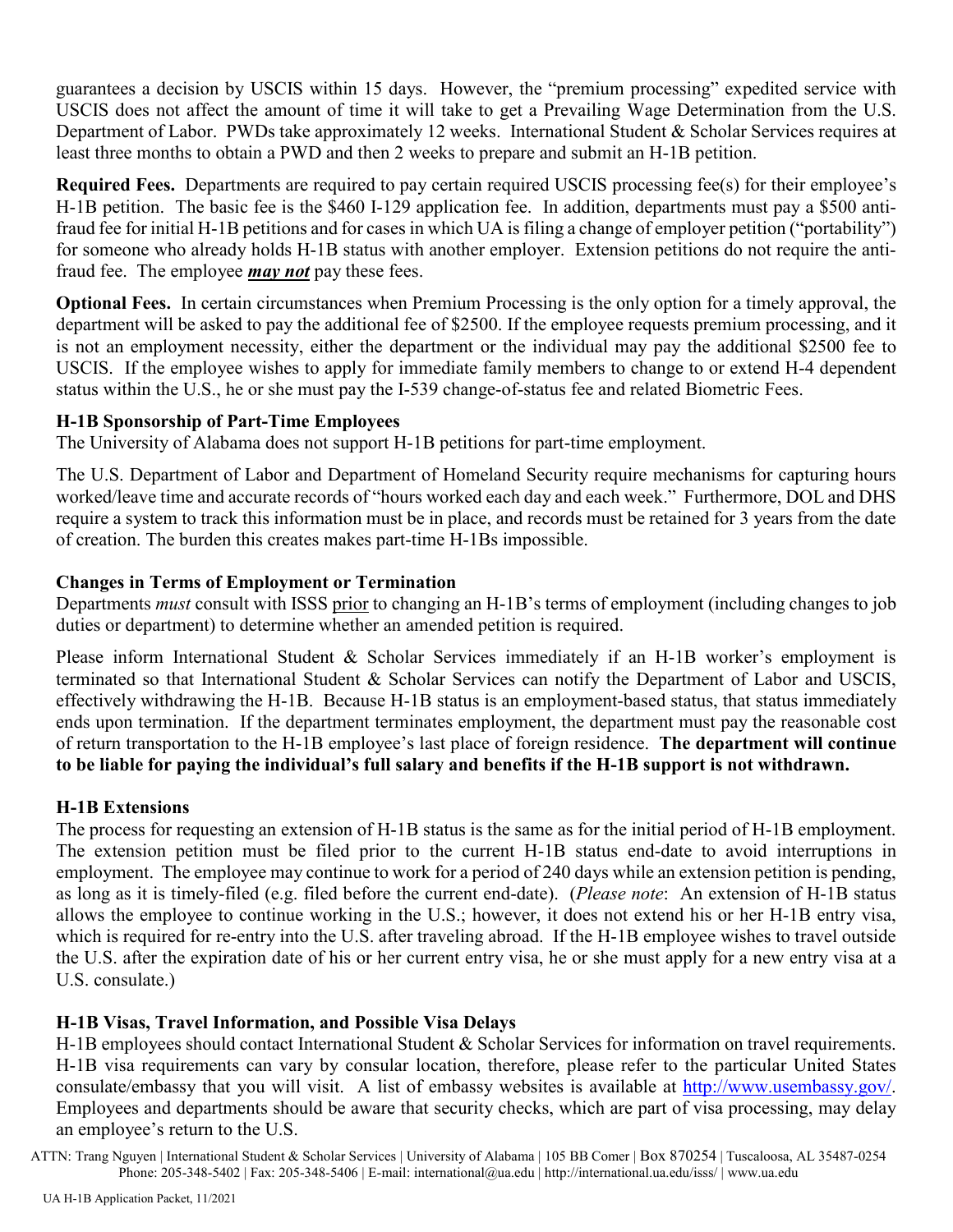## **DEPARTMENT PROCEDURES**

## **1. Request Prevailing Wage (please complete Appendix A; Part 1 on Page 5):**

Current processing times for obtaining a Prevailing Wage Determination (PWD) from the U.S. Department of Labor (DOL) is approximately 12 weeks. International Student & Scholar Services encourages you to reach out to us to start the PWD process as early as possible, even if it is not certain that you will hire an international employee in need of H-1B support.

If you are in the midst of a search or will be beginning a search that has a possibility of an international hire, please complete Appendix A, Section 1 on Page 5 of this Packet and send it to Trang Nguyen at [trang.t.nguyen@ua.edu](mailto:chris.larkin@ua.edu) as soon as possible. ISSS can begin the PWD process based on a few key details from the job posting well in advance of a possible job offer. Additionally, this part of the process will not commit UA to hiring an individual or to sponsorship of an H-1B; it simply helps us to get an official wage determination from DOL.

## **2. Request H-1B processing (please complete Appendix A, Parts 2 – 4 on Pages 6 - 7)**:

Besides the Prevailing Wage Determination, to initiate the H-1B, the department needs to complete Appendix A, Parts 2 – 4, providing details on the job offer, a copy of the appointment/job offer letter (if already prepared), and details on the employee to be supported. With this information, International Student & Scholar Services will request a review of Actual Wages paid to employees within the department. Actual Wage determinations are processed by Academic Affairs or Human Resources in consultation with ISSS.

Once International Student & Scholar Services receives the Prevailing Wage from the U.S. Department of Labor and the Actual Wage from Academic Affairs/ Human Resources, we will consult with the department if it appears the offered salary does not meet the Department of Labor's wage requirement. The department must pay at least the prevailing wage or the actual wage (the rate paid to similarly situated employees), whichever is higher. If this minimum salary exceeds the amount the department wishes to pay the H-1B applicant, International Student  $\&$ Scholar Services will consult the department about other options. The department might choose to increase the salary or explore other visa options for the applicant.

After ISSS determines that the wage offered by the department meets the prevailing wage and the actual wage, proceed to step 3.

**3. Complete the Deemed Export Form (please complete Appendix B on Page 8).** In support of your request for H-1B sponsorship, International Student & Scholar Services is required to certify on the USCIS I-129 petition whether or not a license for export controlled technology or technical data is necessary for the professor/researcher being sponsored. To facilitate this requirement, all host departments are required to complete an attestation as to whether or not the H-1B worker will require a license for export controlled technology or technical data.

**4. Complete the letter of H-1B support (please see Appendix C template on Page 9).** Please note that the maximum length of time for which an H-1B can be requested at one time is three years.

**5. Complete Check Request for USCIS Fees (please see Appendix D on Page 10).** Trang Nguyen in ISSS will notify the hiring department via email each fee that is required and when the check(s) should be requested. DO NOT submit a request for the check(s) until requested by International Student & Scholar Services. Check requests should be entered through Concur under the Invoice tab. Attach a copy of Page 10 of this packet as an invoice. Accounts Payable will notify our office when the checks have been issued. Contact Trang Nguyen at [trang.t.nguyen@ua.edu](mailto:chris.larkin@ua.edu) with any questions.

ATTN: Trang Nguyen | International Student & Scholar Services | University of Alabama | 105 BB Comer | Box 870254 | Tuscaloosa, AL 35487-0254 Phone: 205-348-5402 | Fax: 205-348-5406 | E-mail: international@ua.edu | http://international.ua.edu/isss/ | www.ua.edu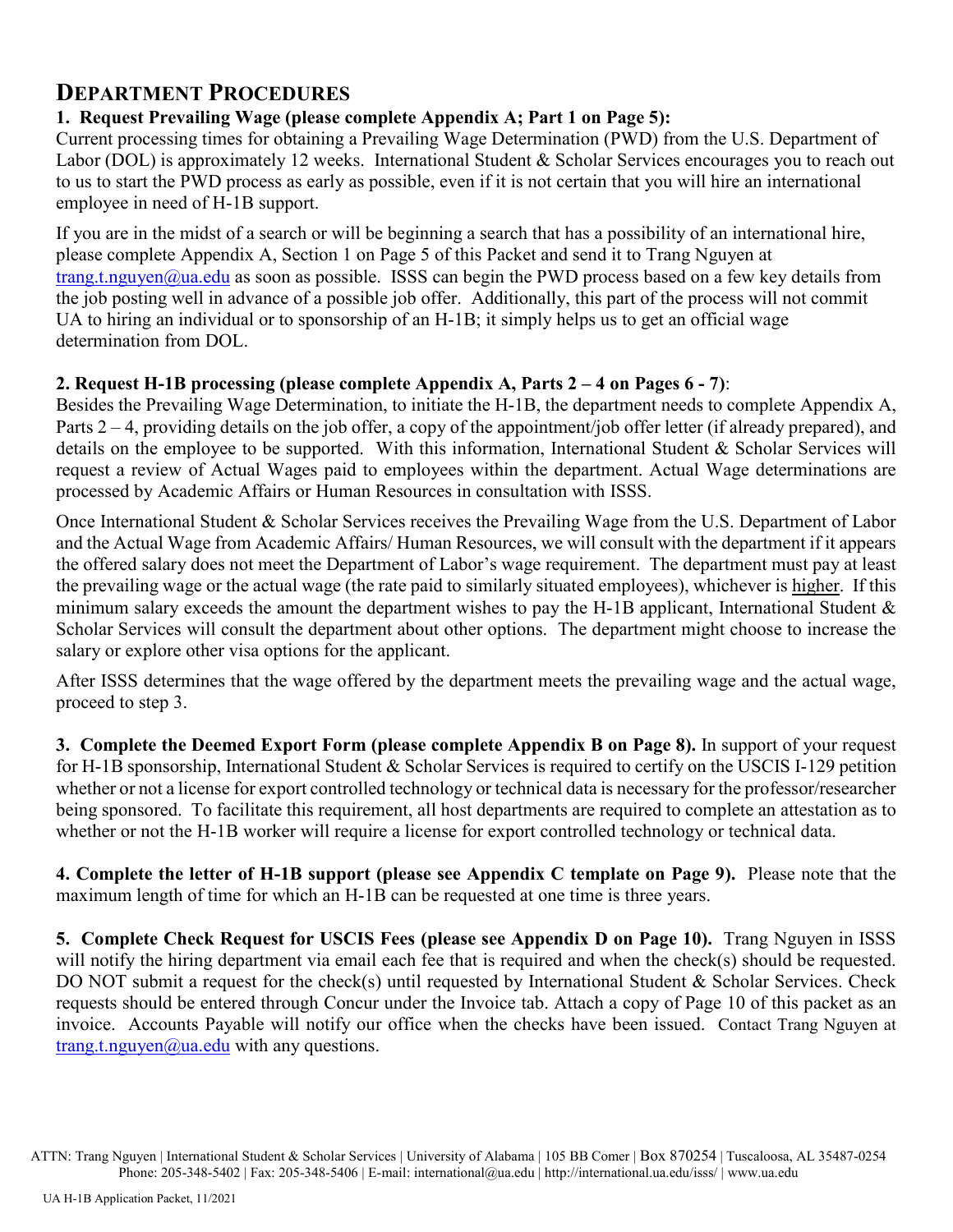**6. Send documents to the International Student & Scholar Services:** The Prevailing Wage Request (Appendix A Part 1), H-1B Request (Appendix A, Parts 2 - 4), the Deemed Export Form (Appendix B), the letter of support (sample in Appendix C), and MDV Check Request (Appendix D) may be sent as soon as they are complete. Please send all documents to Trang Nguyen at the International Student & Scholar Services, 105 B.B. Comer Hall.

**7. International Student & Scholar Services Prepares Labor Condition Application (LCA), and Department and ISSS Post the LCA Notice**: The Department of Labor and H-1B petition procedures require employers to inform its workforce of its intention to hire an H-1B worker through the posting of two Labor Condition Applications (LCA) at the employer's location. To comply with this rule, International Student & Scholar Services will prepare the LCA Notices after the department completes Steps  $1 - 6$ .

ISSS will post one copy of the LCA notice in the public area in front of the ISSS offices in 105 BB Comer Hall. Additionally, ISSS will send a copy of the LCA Notice to the hiring department to be posted in a conspicuous location. This LCA must be posted for at least 10 consecutive business days. A Notice of Filing and instructions for posting will be included with the LCA Notice.

Once the department receives the LCA notice, please post it immediately in a conspicuous location at the work site and email **Trang Nguyen** at [trang.t.nguyen@ua.edu](mailto:chris.larkin@ua.edu) to notify him of the posting date. The posting date is necessary for the H-1B process to move forward.

Upon completion of the necessary 10-day posting period, please complete the Notice of Filing by indicating the posting dates, the responsible individual, and sign the Notice at the bottom. Please return the completed Notice to Trang Nguyen at International Student & Scholar Services 105 B.B. Comer Hall.

## **PROSPECTIVE H-1B EMPLOYEE PROCEDURES**

**1. Provide immigration information and history as well as all possible international travel plans (please complete Appendix E on Pages 11 - 12):** Once the department initiates the H-1B sponsorship process by submitting the Appendix A forms and Appointment Letter, International Student & Scholar Services will contact the H-1B beneficiary to obtain the biographical information, immigration documents, proof of qualifications (diploma, CV, licenses), and family information (if applicable) required for the H-1B petition.

Please note that if you are currently in the U.S. and your H-1B is for a change-of-status, portability, or extension, it is extremely important that you notify International Student & Scholar Services of any international travel plans you may have during the time that the H-1B petition will be processed. Your travel may impact the H-1B petition negatively.

**2. H-4 Dependent Sponsorship.** If a prospective H-1B employee has dependent family members (spouse or children) whom the H-1B employee would like to sponsor for H-4 visa status, the H-1B employee will need to consult with International Student & Scholar Services about processing the H-4 visa support. For sponsorship of dependents who are already in the US to either extend or obtain H-4 status, the prospective H-1B employee will need to submit documents for concurrent filing with the H-1B petition. For dependents who are currently outside of the US and will enter the US in H-4 status at a later date, the International Student & Scholar Services can advise on how they may obtain H-4 status abroad. More information on H-4 Visa status can be found here: [http://is.ua.edu/international-faculty-staff/h-1b-workers/h-4-dependents/.](http://is.ua.edu/international-faculty-staff/h-1b-workers/h-4-dependents/)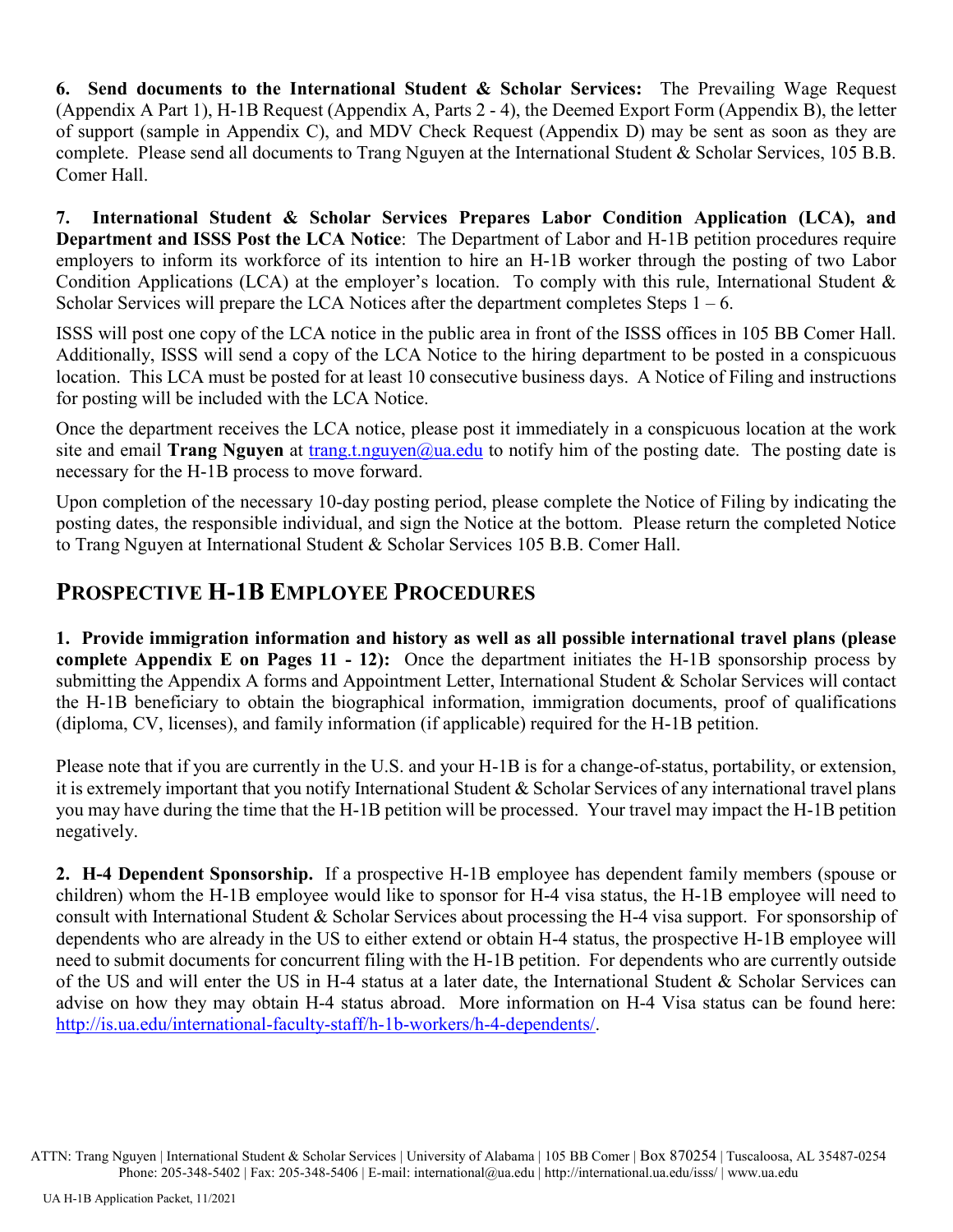

**H-1B PACKET APPENDIX A PREVAILING WAGE REQUEST**

### **PLEASE NOTE: IF YOU HAVE PREVIOUSLY REQUESTED A PREVAILING WAGE DETERMINATION FOR THIS POSITION, PLEASE SKIP THIS SECTION AND MOVE TO APPENDIX A, SECTION 2**

**PART 1: PREVAILING WAGE REQUEST – TO BE COMPLETED BY DEPARTMENT**

### **PLEASE ENTER INFO ABOUT POSITION MINIMUM REQUIREMENTS, NOT EMPLOYEE'S QUALIFICATIONS**

| 2. List all worksites for this position: $\Box$ The University of Alabama (Tuscaloosa, AL)                                                                                                                                             |
|----------------------------------------------------------------------------------------------------------------------------------------------------------------------------------------------------------------------------------------|
|                                                                                                                                                                                                                                        |
| 3. Description of basic job duties - please list the absolute minimum duties/tasks to be performed, using non-technical terms<br>(For non-teaching, staff positions, please also attach the HR Job Posting):                           |
|                                                                                                                                                                                                                                        |
| 4. Absolute MINIMUM qualifications required to perform the duties/tasks of this position:<br>a. Level of higher education required: Bachelor's Master's Doctorate<br>Other<br>$\Box$                                                   |
| State license or certificate required?: $\Box$ Yes or $\Box$ No<br>b.                                                                                                                                                                  |
| c.                                                                                                                                                                                                                                     |
| Absolute <b>minimum</b> number of years of employment experience required for the position:<br>d.                                                                                                                                      |
| e.                                                                                                                                                                                                                                     |
| Position's minimum required training and experience (other than that which would or could have been obtained<br>f.<br>during the normal course of the degree program listed above) Please quantify required training and experience in |
| 5. <b>MINIMUM</b> number of employees (not including students or grad assistants) the alien must supervise:                                                                                                                            |
| 6. Is travel required? $\Box$ Yes or $\Box$ No                                                                                                                                                                                         |
| 7. Are there any other working conditions that affect the rate of pay? $\Box$ Yes or $\Box$ No                                                                                                                                         |
|                                                                                                                                                                                                                                        |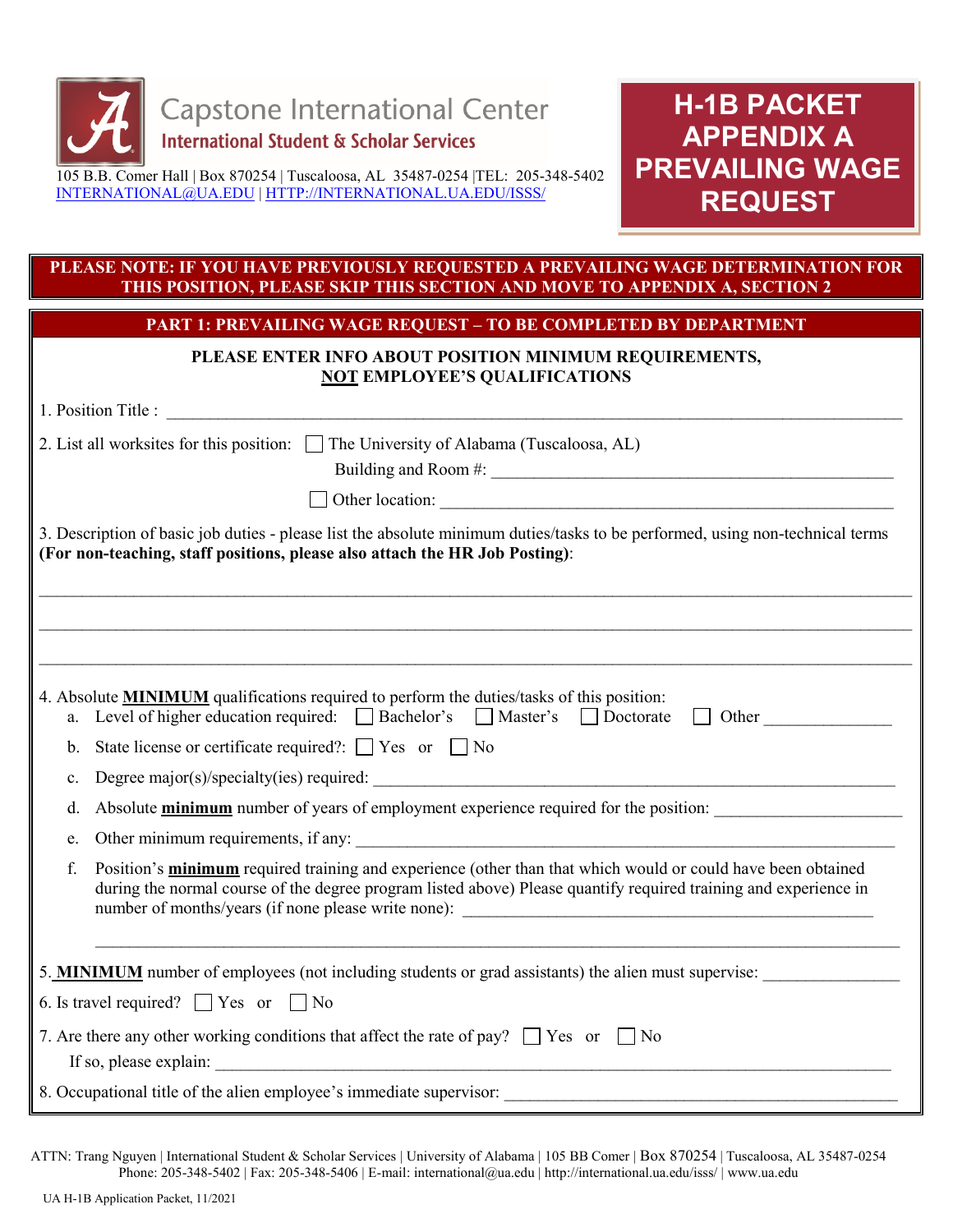

# **H-1B PACKET APPENDIX A PARTS 2 - 4**

105 B.B. Comer Hall | Box 870254 | Tuscaloosa, AL 35487-0254 |TEL: 205-348-5402 [INTERNATIONAL@UA.EDU](mailto:INTERNATIONAL@UA.EDU) | [HTTP://INTERNATIONAL.UA.EDU/ISSS/](http://international.ua.edu/ISSS/)

### **PART 2: POSITION SALARY AND DATES – TO BE COMPLETED BY DEPARTMENT**

| $\Box$ Yes, on:          | 1. Have you previously submitted a Prevailing Wage Request for this position?: | OR $\Box$ No, Submitting PWD Request with this petition.                                            |
|--------------------------|--------------------------------------------------------------------------------|-----------------------------------------------------------------------------------------------------|
| 2. Position Title :      |                                                                                |                                                                                                     |
| 3. Salary:               |                                                                                | $\Box$ Per calendar year OR $\Box$ Per academic year                                                |
| 4. Hours per week (FTE): |                                                                                |                                                                                                     |
|                          |                                                                                | 5. Dates of proposed H-1B sponsorship (Total H-1B limit is 6 years - 3 years allowed per petition): |
| From                     | to                                                                             |                                                                                                     |

## **PART 3: PROSPECTIVE EMPLOYEE/DEPARTMENT INFORMATION – TO BE COMPLETED BY DEPT**

|                                                         | Family Name (Last) | Given Name (First) | Middle Name (if any) |
|---------------------------------------------------------|--------------------|--------------------|----------------------|
|                                                         |                    |                    |                      |
| 3. Degree(s) which the prospective H-1B Employee holds: |                    |                    |                      |
|                                                         |                    |                    |                      |
|                                                         |                    |                    |                      |
| 6. Contact Person:                                      |                    |                    |                      |
|                                                         |                    |                    |                      |
| 10. Campus Mailing Address: Box                         |                    |                    |                      |
|                                                         |                    |                    |                      |

11. SHIPPING: For express shipping, please provide UPS account number or FOAP:

## **NOTE ON ACTUAL WAGE DETERMINATION –PROCESSED BY ACADEMIC AFFAIRS**

Immigration and Labor regulations require that UA document that the H-1B employee's salary will meet or exceed the actual wages of other employees in a similar position within the department (20 CFR Part 655 and 29 CFR Part 507).

In order to meet federal regulations, International Student & Scholar Services will consult with Academic Affairs/ Human Resources to determine if any other workers currently fill a position comparable to the proposed H-1B employee. Academic Affairs/ Human Resources will then run an actual wage comparison.

The results of the Actual Wage determination prepared by Academic Affairs/HR will be retained in the H-1B employee's personnel file and in a public access file, which is kept at the International Student & Scholar Services office in 105 B.B. Comer Hall. No employee's personal or salary details will be provided to ISSS by Academic Affairs/HR; the Actual Wage determination report provided by Academic Affairs/HR to ISSS will simply state whether or not the wage offered to the prospective H-1B employee meets or exceeds the actual wages paid to similarly employed individuals within the hiring department.

ATTN: Trang Nguyen | International Student & Scholar Services | University of Alabama | 105 BB Comer | Box 870254 | Tuscaloosa, AL 35487-0254 Phone: 205-348-5402 | Fax: 205-348-5406 | E-mail: international@ua.edu | http://international.ua.edu/isss/ | www.ua.edu

֡֡֡֡֡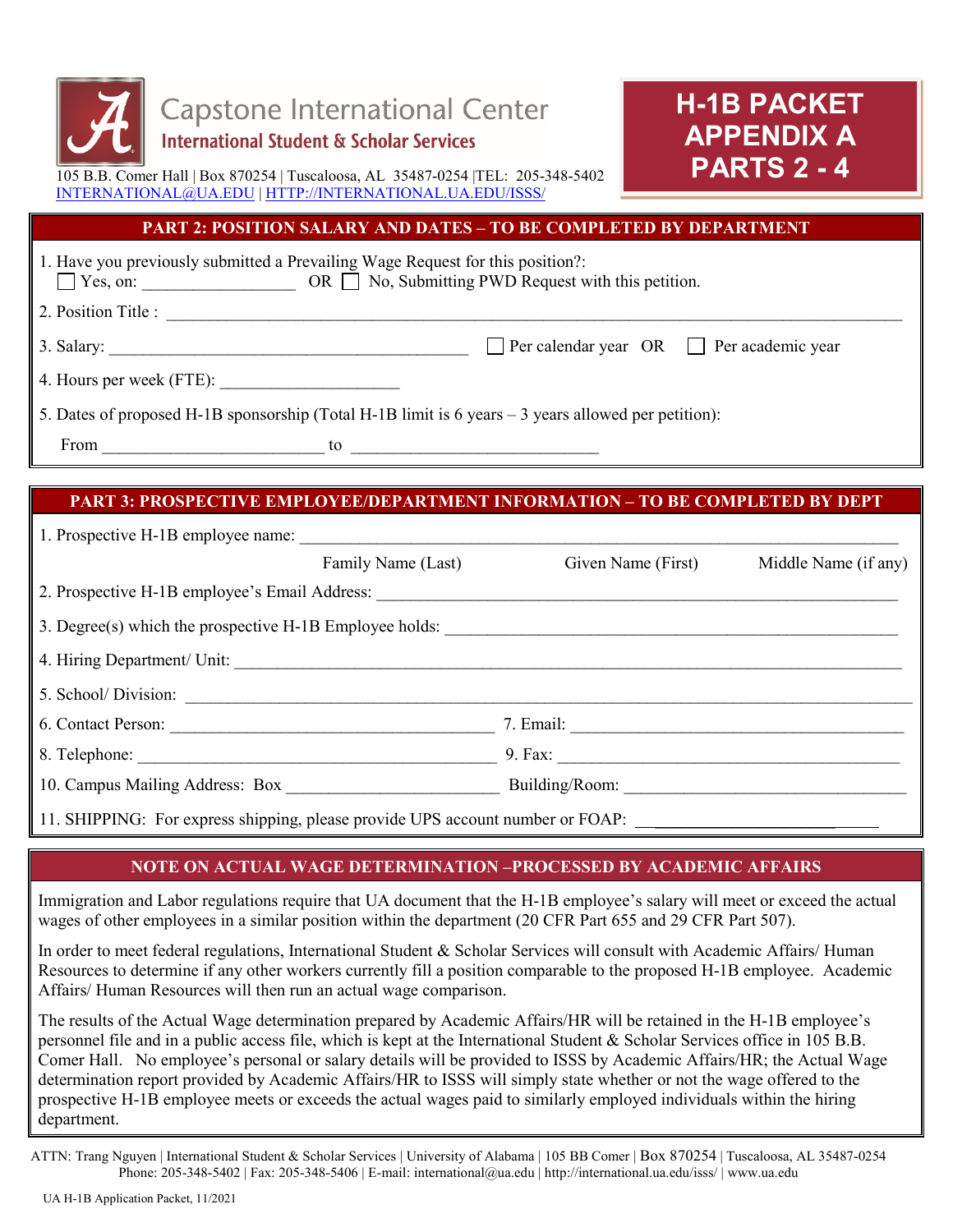### **PART 4: ACKNOWLEDGEMENT OF RESPONSIBILITY & LEGALLY BINDING EMPLOYER ATTESTATIONS**

By signing below, I attest that the above information is true to the best of my knowledge. I can provide additional details pertaining to statements made regarding the actual wage for the occupation discussed if needed. I authorize International Student & Scholar Services to seek approval from the US Department of Labor and US Citizenship and Immigration Services for an H-1B temporary visa on behalf of the above named individual (in Part 3).

Furthermore, I attest that The University of Alabama will comply with the following statements as required by the Immigration Act of 1990 and conforming regulations issued by the US Department of Homeland Security and Department of Labor. *(From US Immigration Service [8 CFR 214.2 (h)] & US Department of Labor [20 CFR Parts 655 and 656])*

- 1) That the hiring department must pay both the \$460 I-129 filing fee for H-1B sponsorship and subsequent H-1B extensions and the \$500 Anti-fraud Fee when petitioning for initial H-1B, an H-1B change-of-status, or change of employer;
- 2) That the H-1B authorization is job-specific. Prior to making any changes to the alien employee's **salary, title, or duties**, the department will consult with ISSS;
- 3) That the H-1B worker will be paid 100% of the actual or prevailing wage, **whichever is higher** (the actual wage is determined by a review in Academic Affairs/HR; the prevailing wage is set by US Department of Labor);
- 4) That the H-1B worker will also be paid for non-productive time unless contract is for a specified time period common to the industry such as 9 month academic appointments;
- 5) That the H-1B worker will be offered benefits on the same basis as similarly employed US workers;
- 6) That the employment of H-1B workers will not adversely affect the working conditions of workers similarly employed in the area of intended employment;
- 7) That on the date this form is signed and submitted, there is no strike, lockout or work stoppage in the course of a labor dispute in the occupation in which the H-1B worker will be employed at the place of employment;
- 8) That notice of the H-1B application will be provided to workers employed in the occupation in which the H-1B will be employed as signified by posting the Labor Condition Application in a conspicuous place in the workplace for at least ten (10) business days and returned to ISSS, noting the dates of posting and whether or not there were any inquiries (the Labor Certification Application along with posting and removal instructions will be sent to the Department by ISSS after the prevailing wage is determined);
- 9) That the **reasonable cost of return transportation to the H-1B's home country** will be covered by the employer in the event **employment is terminated** prior to the ending date on the H-1B petition submitted to US Citizenship and Immigration Services. (See dates entered in Appendix A, Part 2, Number 5).

### **Required Signatures:**

| Faculty Advisor/Supervisor Signature:                                 | Date: |
|-----------------------------------------------------------------------|-------|
| Name and Title of Faculty Advisor/Supervisor:                         |       |
| Department Chair/Head: National Secretary Analysis of the Chair/Head: | Date: |
| Name and Title of Department Chair/Head:                              |       |
|                                                                       | Date: |
| Name and Title of Dean or Division Head:                              |       |

**Any misrepresentation of facts or employer's failure to comply may result in the following, affecting all of The University of Alabama not just the department:**

- Assessment of back pay for the foreign national and/or other employees in the occupational classification
- Maximum of \$1000 fine for each violation
- A suspension of The University of Alabama's labor condition applications and a prohibition of filing and approval of labor condition applications or applications for permanent alien employment certification for one year
- A prohibition of the filing of immigrant or nonimmigrant visa petitions with USCIS for at least one year
- Federal criminal penalties for knowing and willful submission of false statements to the Federal Government of \$10,000 and/or imprisonment of up to 5 years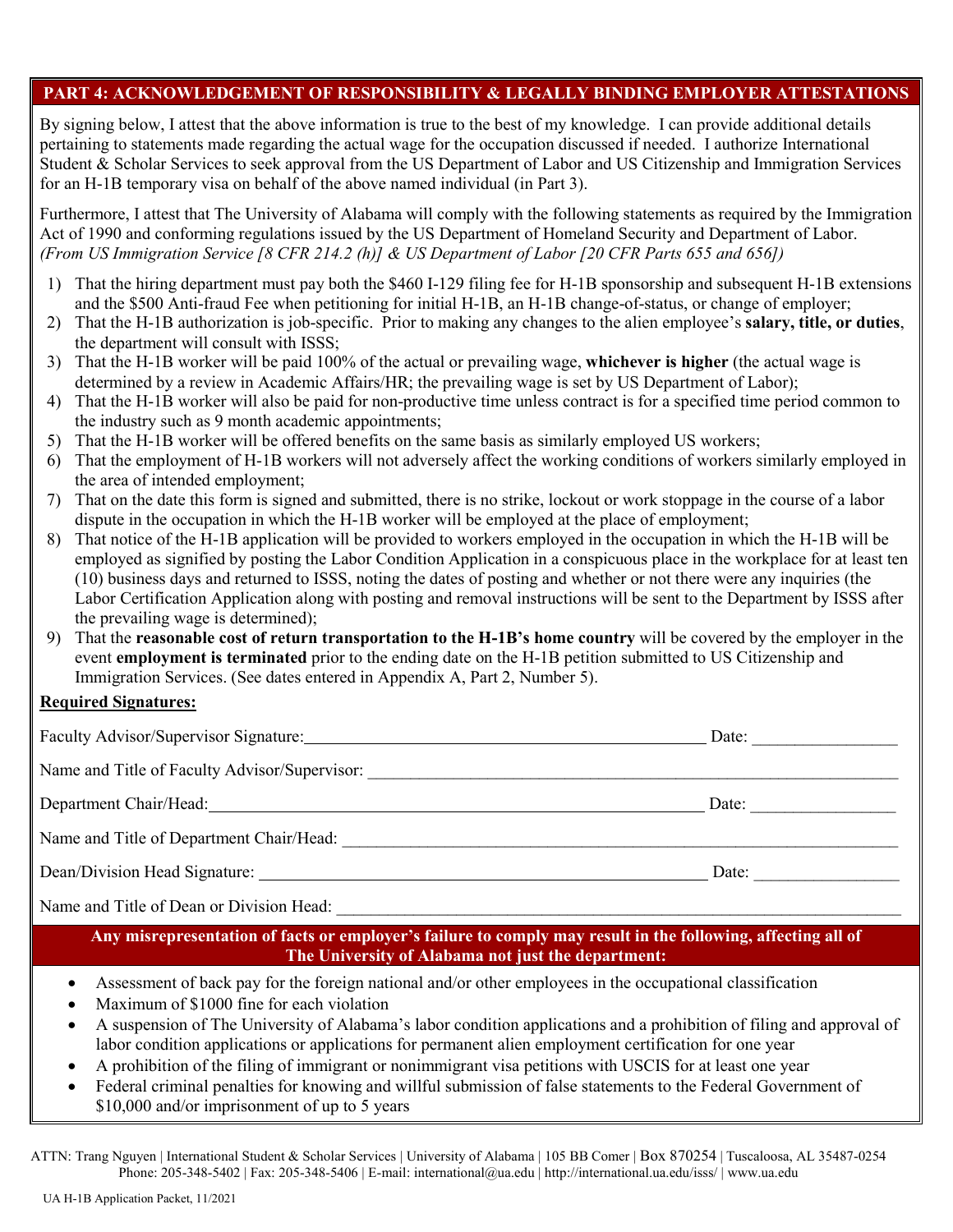

# **H-1B PACKET APPENDIX B H-1B EXPORT CONTROL FORM**

#### **OVERVIEW OF EXPORT CONTROL REQUIREMENT FOR H-1B**

In support of your request for H-1B sponsorship, International Student & Scholar Services is required to certify on the USCIS I-129 petition whether or not a license for export controlled technology or technical data is necessary for the professor/researcher being sponsored. To facilitate this requirement, we ask your assistance in completing the questionnaire below, which will allow ISSS to begin filing H-1B support. In addition, the Research Compliance Office will review the form and if necessary will confer with the sponsoredindividual and appropriate supervisor or administrator to determine whether a license under EAR or ITAR would be required. The license acquisition process would be initiated in parallel to H-1B sponsorship. Any future changes or extensions of the sponsored H-1B worker's employment must also be reviewed for compliance. For more information about Export Control: [http://osp.ua.edu/site/RC\\_ExC.html.](http://osp.ua.edu/site/RC_ExC.html)

### **SECTION 1: PROSPECTIVE H-1B EMPLOYEE AND DEPARTMENT DETAILS**

H-1B Employee's Name:

Employee's Country of Citizenship: \_\_\_\_\_\_\_\_\_\_\_\_\_\_\_\_\_\_\_\_\_\_\_\_\_\_\_\_ Employee's Country of Birth: \_\_\_\_\_\_\_\_\_\_\_\_\_\_\_\_\_\_\_\_\_\_\_\_\_\_\_

PI/Supervisor's Name:

School/Division: \_\_\_\_\_\_\_\_\_\_\_\_\_\_\_\_\_\_\_\_\_\_\_\_\_\_\_\_\_\_\_\_\_\_\_\_\_ Department: \_\_\_\_\_\_\_\_\_\_\_\_\_\_\_\_\_\_\_\_\_\_\_\_\_\_\_\_\_\_\_\_\_\_\_\_\_\_\_\_\_\_\_\_\_

| <b>SECTION 2: EXPORT CONTROL QUESTIONS</b>                                                                                                                                                                                                                                                                                           |                      |  |  |  |  |
|--------------------------------------------------------------------------------------------------------------------------------------------------------------------------------------------------------------------------------------------------------------------------------------------------------------------------------------|----------------------|--|--|--|--|
| 1. Is the nature of the H-1B Employee's work confidential/proprietary (i.e. the results of the work/research projects<br><b>are not</b> intended for teaching, publication, or to be otherwise shared broadly with the interested public and within the<br>scientific community)?                                                    |                      |  |  |  |  |
| 2. In the course of his/her employment, do you anticipate that the H-1B Employee will be provided access to:                                                                                                                                                                                                                         |                      |  |  |  |  |
| a. any UA-owned technical data or technology that is considered proprietary or confidential to The<br>University of Alabama?                                                                                                                                                                                                         | $\Box$ YES $\Box$ NO |  |  |  |  |
| b. any third party-owned technical data or technology that is considered proprietary or confidential to the<br>third party owner? This includes U.S. government furnished technical data with dissemination controls or<br>other restrictive markings, as well as ITAR-controlled software, and information restricted under an NDA. | $\Box$ YES $\Box$ NO |  |  |  |  |
| c. equipment specifically designed or developed for military or space applications? (see U.S. Munitions List<br>under 22 CFR § 121).                                                                                                                                                                                                 | $\Box$ YES $\Box$ NO |  |  |  |  |
|                                                                                                                                                                                                                                                                                                                                      |                      |  |  |  |  |

Please sign and submit to International Student & Scholar Services with the H-1B application packet. While ISSS can begin processing H-1B support with this form, please be aware that ISSS will send this form for a secondary review to Tanta Myles in the Research Compliance Office, 358 Rose Administration Building 205-348-8461[, cmyles@fa.ua.edu.](mailto:cmyles@fa.ua.edu)

## **REQUIRED SIGNATURES**

*We attest that the information being provided at this time is true. If at this time no export license is required and, during the course of his/her employment at UA, there are any changes to the H-1B Scholar's work that would require a license, we will contact the Research Compliance Office and International Student & Scholar Services.* 

| PI/Supervisor:                 | Date: |
|--------------------------------|-------|
| <b>Chair/Director or Dean:</b> | Date: |
|                                |       |

|  |  |  |  |  |  |  |  | $\Box$ A license for Export Control is not required for this scholar. |
|--|--|--|--|--|--|--|--|-----------------------------------------------------------------------|
|--|--|--|--|--|--|--|--|-----------------------------------------------------------------------|

**A license for Export Control is required for this scholar, and that process has been initiated.**

**Research Compliance Office: \_\_\_\_\_\_\_\_\_\_\_\_\_\_\_\_\_\_\_\_\_\_\_\_\_\_\_\_\_\_\_\_\_\_\_\_\_\_\_\_\_\_\_\_\_\_\_\_ Date: \_\_\_\_\_\_\_\_\_\_\_\_\_\_\_\_\_\_\_\_\_\_\_\_\_\_\_\_\_\_**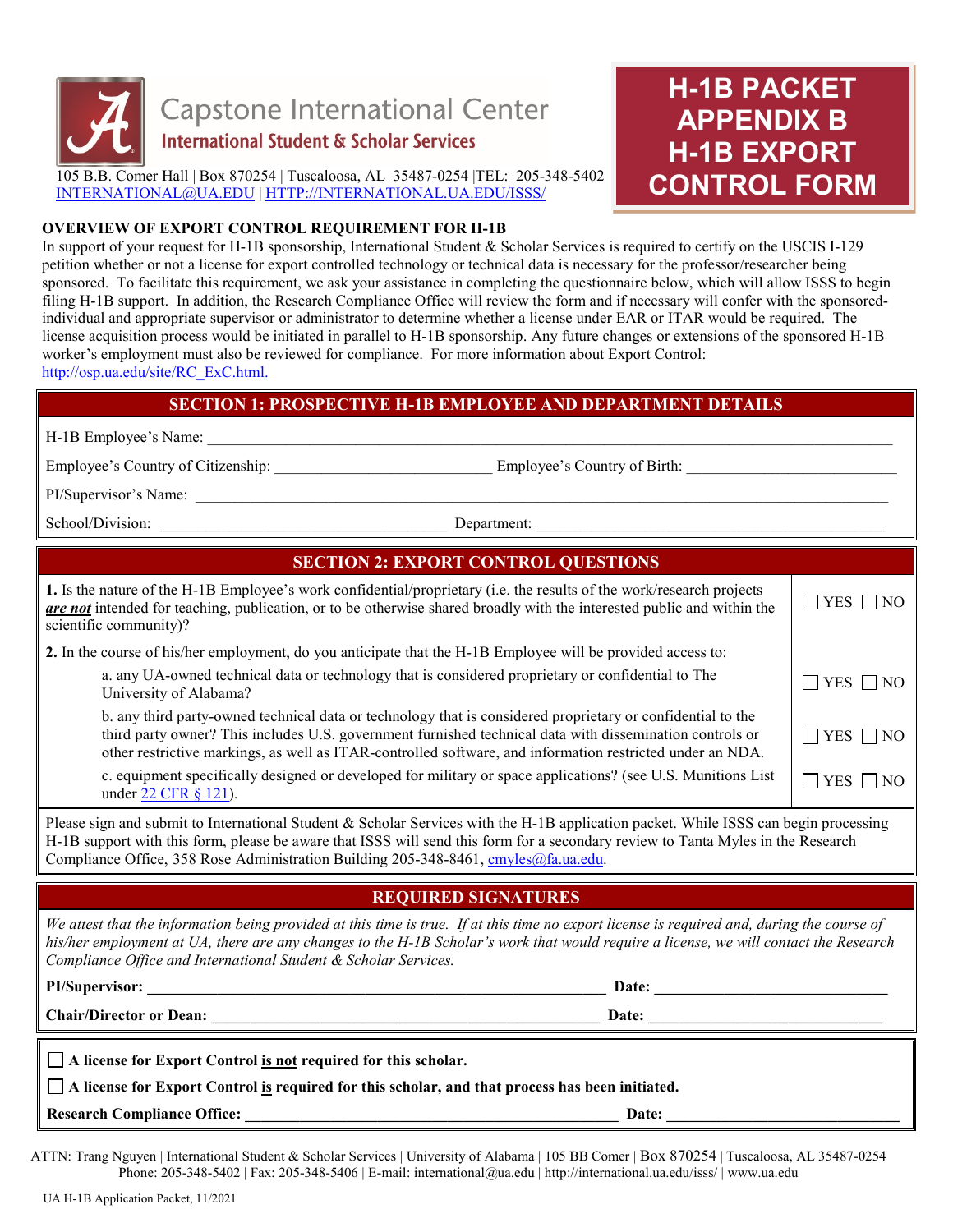

**H-1B PACKET APPENDIX C TEMPLATE FOR SUPPLEMENTAL DEPARTMENT SUPPORT LETTER**

## **[PRINT ON DEPARTMENTAL LETTERHEAD]**

U.S. Citizenship and Immigration Services California Service Center 23700 Avila Road, Room 2312 Laguna Niguel CA 92677

Re: Petition for H-1B Nonimmigrant Worker Petitioner: The University of Alabama Beneficiary: Dr. BENEFICIARY NAME

Dear Sir or Madam:

This letter is written in support of The University of Alabama's petition to qualify Dr. BENEFICIARY NAME as an H-1B nonimmigrant worker.

We currently have an opening for the position of POSITION TITLE in the Department of DEPARTMENT NAME to perform the following duties: *include basic job duties/responsibilities here.*

The minimum requirements for this position are a *(insert degree PhD, Master's, Bachelor's etc)* or related field. **(NOTE: Include next sentence only if appropriate.)** In addition, the candidate must have # of years of experience in the field of FIELD OF STUDY or a similar field.

Dr. BENEFICIARY NAME is an ideal candidate for the position. Dr. BENEFICIARY NAME has (*detail degree and qualifications here)*

In the event that Dr. BENEFICIARY NAME is dismissed prior to the end of the period requested for H-1B visa status, I verify that The University of Alabama will be responsible for reasonable costs of the return transportation abroad.

It is our intention that Dr. BENEFICIARY NAME be able to accept the position of POSITION TITLE and start employment pursuant to the H-1B visa on APPOINTMENT START DATE*.* I respectfully request that the petition to qualify Dr. BENEFICIARY NAME as an H-1B professional be approved.

Sincerely,

## Department Chair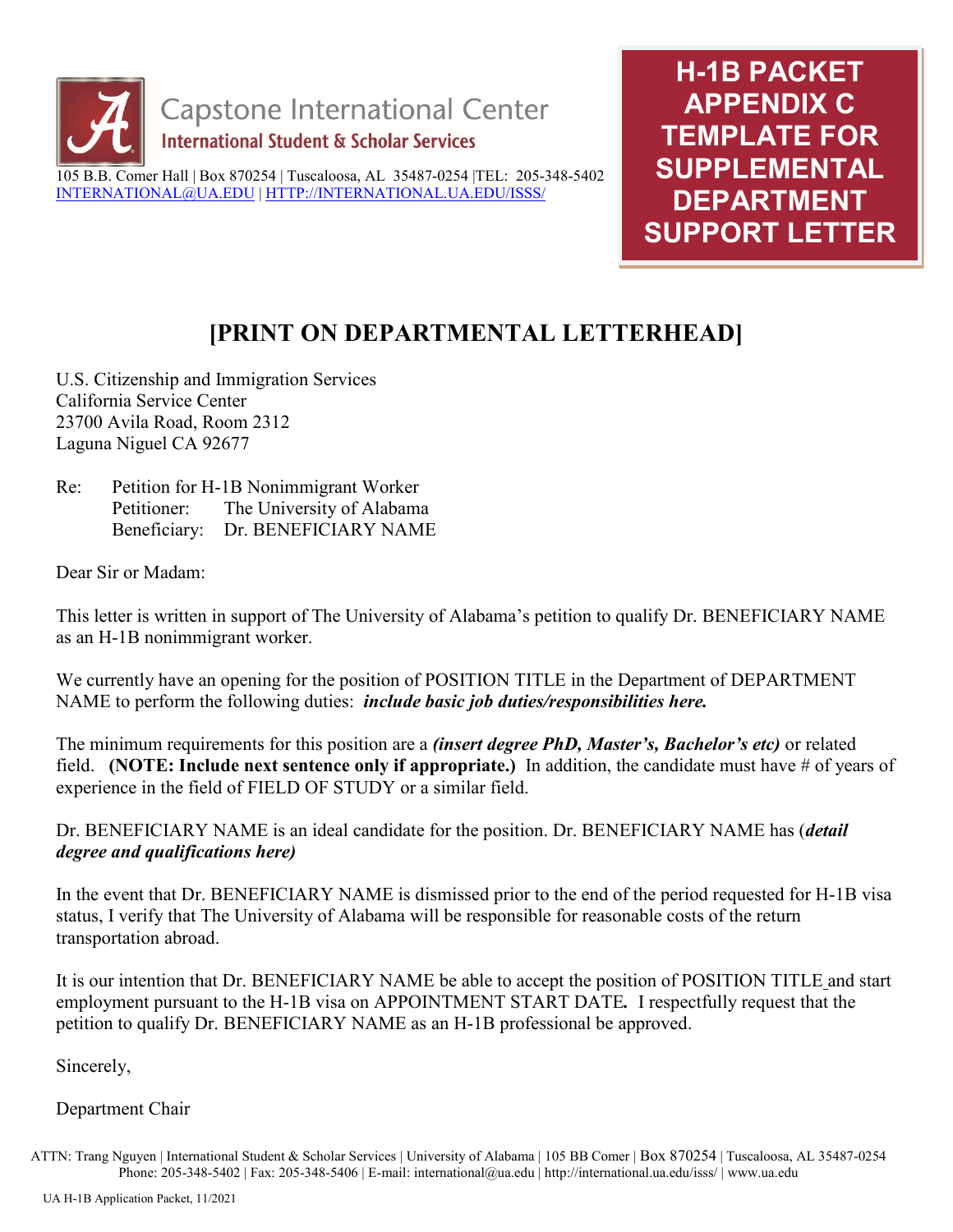



#### **INSTRUCTIONS FOR HIRING DEPARTMENT TO REQUEST CHECKS THROUGH CONCUR**  $\mathcal{L} = \{ \mathcal{L} = \{ \mathcal{L} = \{ \mathcal{L} = \{ \mathcal{L} = \{ \mathcal{L} = \{ \mathcal{L} = \{ \mathcal{L} = \{ \mathcal{L} = \{ \mathcal{L} = \{ \mathcal{L} = \{ \mathcal{L} = \{ \mathcal{L} = \{ \mathcal{L} = \{ \mathcal{L} = \{ \mathcal{L} = \{ \mathcal{L} = \{ \mathcal{L} = \{ \mathcal{L} = \{ \mathcal{L} = \{ \mathcal{L} = \{ \mathcal{L} = \{ \mathcal{L} = \{ \mathcal{L} = \{ \mathcal{$

## **PROCEDURES FOR REQUESTING UA CHECKS TO BE ISSUED FOR FEE PAYMENT:**

- The hiring department will be notified via email each fee that is required and when the check(s) should be requested. **DO NOT submit** a request for the check(s) until requested by International Student & Scholar Services.
- Check requests should be entered through Concur under the Invoice tab. Attach a copy of this page as an invoice.
- Each fee must be paid by a **separate** check and each check must be requested separately through Concur.
- If your department is covering the expenses or the H-1B filing out of different accounts, the fee may be divided between FOAPs in Concur, but each fee must be paid in a single check. *Instructions for dividing a payment between FOAPs can be located in myBama under Procurement Services Concur Training.*
- The initiator must make certain that the appropriate individuals approve the request in Concur in order to Accounts Payable to issue the check(s).
- Accounts Payable will notify our office when the checks have been issued.

### **PAYMENT REQUEST THROUGH CONCUR**

**Account Code:** 781323 **Vendor Code:** 11074158 **Vendor Address Code:** RT-4

## **WHEN COMPLETING THE PAYMENT REQUEST, IN THE COMMENT SECTION, INCLUDE THE**

**FOLLOWING:** DO NOT MAIL CHECKS - Contact Trang Nguyen, [trang.t.nguyen@ua.edu,](mailto:chris.larkin@ua.edu) International Student & Scholar Services, 348-5402

### **REQUIRED FEES:** USCIS requires a **separate check for each fee** *and each fee must be paid in a single check.*

### **I-129 Petition for H-1B Fee**

| Amount:      | \$460.00                                                                                    |
|--------------|---------------------------------------------------------------------------------------------|
| Payable to:  | Department of Homeland Security                                                             |
| Description: | Employer filing fee for H-1B—beneficiary (employee's name)                                  |
|              | Fraud Prevention and Detection Fee (for initial H-1B support, or transfer of an H-1B to UA) |
| Amount:      | \$500.00                                                                                    |
| Payable to:  | Department of Homeland Security                                                             |
| Description: | Fraud Prevention and Detection fee for (employee's name)                                    |
|              | I-907 Premium Processing Fee (if applicable)                                                |
| Amount:      | \$2,500.00                                                                                  |
| Payable to:  | Department of Homeland Security                                                             |

Description: Premium processing of H-1B petition for (employee's name)

### **MAILING ADDRESS:**

U.S. Department of Homeland Security U.S. Citizenship and Immigration Services California Service Center ATTN: CAP EXEMPT H-1B Processing Unit 23700 Avila Road, Room 2312 Laguna Niguel, CA 92677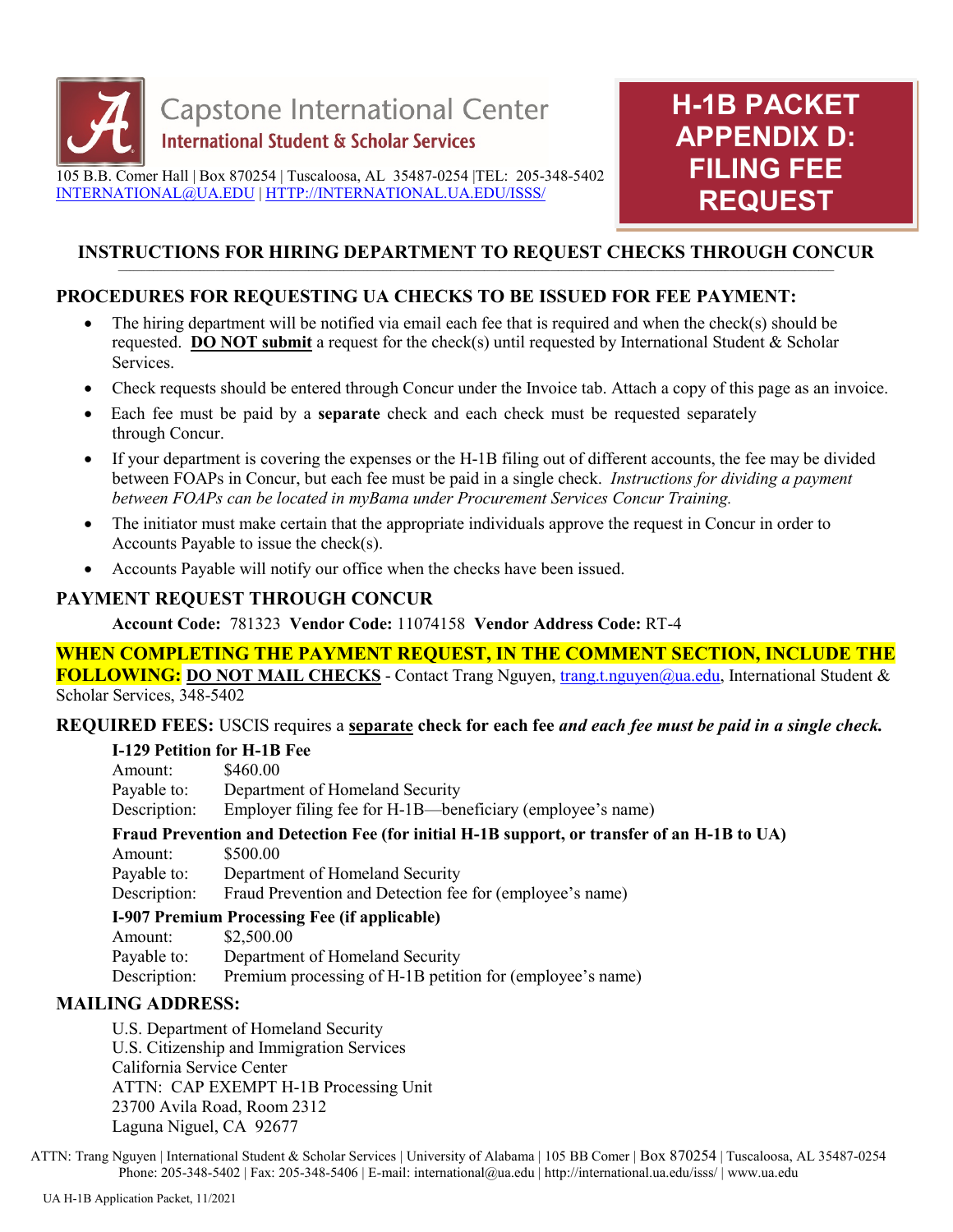

# **H-1B PACKET APPENDIX E: EMPLOYEE'S INFORMATION**

### **PART 1: H-1B APPLICANT DEMOGRAPHIC INFORMATION**

## **NAME AND RESIDENCE INFORMATION:** Full Name (as in passport): \_\_\_\_\_\_\_\_\_\_\_\_\_\_\_\_\_\_\_\_\_\_\_\_\_\_\_\_\_\_\_\_\_\_\_\_\_\_\_\_\_\_\_\_\_\_\_\_\_\_\_\_\_\_\_\_\_\_\_\_\_\_\_\_\_\_\_\_\_\_\_\_\_\_\_\_\_\_\_ Family Name (Surname) Given Name (First) Middle Name (if any) All other names used : (Include maiden name and names from all previous marriages) Place of Birth (required):  $\frac{1}{2}$  :  $\frac{1}{2}$  :  $\frac{1}{2}$  :  $\frac{1}{2}$  :  $\frac{1}{2}$  :  $\frac{1}{2}$  :  $\frac{1}{2}$  :  $\frac{1}{2}$  :  $\frac{1}{2}$  :  $\frac{1}{2}$  :  $\frac{1}{2}$  :  $\frac{1}{2}$  :  $\frac{1}{2}$  :  $\frac{1}{2}$  :  $\frac{1}{2}$  :  $\frac{1}{2}$  :  $\$  City Province/ Territory Country Citizenship & Residence (required): \_\_\_\_\_\_\_\_\_\_\_\_\_\_\_\_\_\_\_\_\_\_\_\_\_\_\_\_\_\_\_\_\_\_\_\_\_ : \_\_\_\_\_\_\_\_\_\_\_\_\_\_\_\_\_\_\_\_\_\_\_\_\_\_\_\_\_\_\_\_\_\_  $\frac{1}{\text{Country of Citizenship}}$ Date of Birth (Month/Day/Year): \_\_\_\_\_\_\_\_\_\_\_\_\_\_\_\_\_\_\_\_\_\_ Gender : Male Female Permanent Home Country Address: \_\_\_\_\_\_\_\_\_\_\_\_\_\_\_\_\_\_\_\_\_\_\_\_\_\_\_\_\_\_\_\_\_\_\_\_\_\_\_\_\_\_\_\_\_\_\_\_\_\_\_\_\_\_\_\_\_\_\_\_\_\_\_\_\_\_\_\_\_\_\_\_\_  $\mathcal{L}_\mathcal{L} = \mathcal{L}_\mathcal{L} = \mathcal{L}_\mathcal{L} = \mathcal{L}_\mathcal{L} = \mathcal{L}_\mathcal{L} = \mathcal{L}_\mathcal{L} = \mathcal{L}_\mathcal{L} = \mathcal{L}_\mathcal{L} = \mathcal{L}_\mathcal{L} = \mathcal{L}_\mathcal{L} = \mathcal{L}_\mathcal{L} = \mathcal{L}_\mathcal{L} = \mathcal{L}_\mathcal{L} = \mathcal{L}_\mathcal{L} = \mathcal{L}_\mathcal{L} = \mathcal{L}_\mathcal{L} = \mathcal{L}_\mathcal{L}$ Current Address: \_\_\_\_\_\_\_\_\_\_\_\_\_\_\_\_\_\_\_\_\_\_\_\_\_\_\_\_\_\_\_\_\_\_\_\_\_\_\_\_\_\_\_\_\_\_\_\_\_\_\_\_\_\_\_\_\_\_\_\_\_\_\_\_\_\_\_\_\_\_\_\_\_\_\_\_\_\_\_\_\_\_\_\_\_  $\mathcal{L}_\mathcal{L} = \mathcal{L}_\mathcal{L} = \mathcal{L}_\mathcal{L} = \mathcal{L}_\mathcal{L} = \mathcal{L}_\mathcal{L} = \mathcal{L}_\mathcal{L} = \mathcal{L}_\mathcal{L} = \mathcal{L}_\mathcal{L} = \mathcal{L}_\mathcal{L} = \mathcal{L}_\mathcal{L} = \mathcal{L}_\mathcal{L} = \mathcal{L}_\mathcal{L} = \mathcal{L}_\mathcal{L} = \mathcal{L}_\mathcal{L} = \mathcal{L}_\mathcal{L} = \mathcal{L}_\mathcal{L} = \mathcal{L}_\mathcal{L}$ E-mail address: \_\_\_\_\_\_\_\_\_\_\_\_\_\_\_\_\_\_\_\_\_\_\_\_\_\_\_\_\_\_\_\_\_\_\_\_\_\_\_\_\_\_\_\_\_ Phone Number: \_\_\_\_\_\_\_\_\_\_\_\_\_\_\_\_\_\_\_\_\_\_\_\_\_\_\_\_ **UNIVERSITY OF ALABAMA POSITION INFORMATION: (Please provide information for your employer at UA)**

UA Academic Department: \_\_\_\_\_\_\_\_\_\_\_\_\_\_\_\_\_\_\_\_\_\_\_\_\_\_\_\_\_\_\_ Supervisor's Name: \_\_\_\_\_\_\_\_\_\_\_\_\_\_\_\_\_\_\_\_\_\_\_\_\_\_\_\_\_

### **PART 2: FOR APPLICANTS CURRENTLY IN THE UNITED STATES ONLY**

| Current Immigration Status (i.e. F-1, J-1, H-1B): Date Current Status Expires (M/D/Y):                                                                            |  |
|-------------------------------------------------------------------------------------------------------------------------------------------------------------------|--|
| If you are in H-1B Status with an employer other than UA, are you currently employed?: $\Box$ <b>YES or</b> $\Box$ <b>NO.</b>                                     |  |
| Employer's Name and Location:                                                                                                                                     |  |
| Expected termination date of current H-1B Employment (Month/Day/Year):                                                                                            |  |
| Date of Last Arrival (indicated on the I-94 record - https://i94.cbp.dhs.gov/I94/request.html):                                                                   |  |
| I-94 $\#$ (11-Digit Number on I-94 record - https://i94.cbp.dhs.gov/I94/request.html):                                                                            |  |
| Are you currently on F-1 Optional Practical Training (OPT)? $\Box$ <b>YES or</b> $\Box$ <b>NO.</b>                                                                |  |
| If YES, List dates of OPT (Month/Day/Year): ________________through _____________                                                                                 |  |
| Do you have a spouse/children who will file for H-4 status with this petition? $\Box$ <b>YES</b> or $\Box$ <b>NO.</b>                                             |  |
| <b>IMPORTANT:</b> Do you plan to travel internationally (either personally or professionally) in the next 6 months? If so, please<br>list dates and destinations. |  |